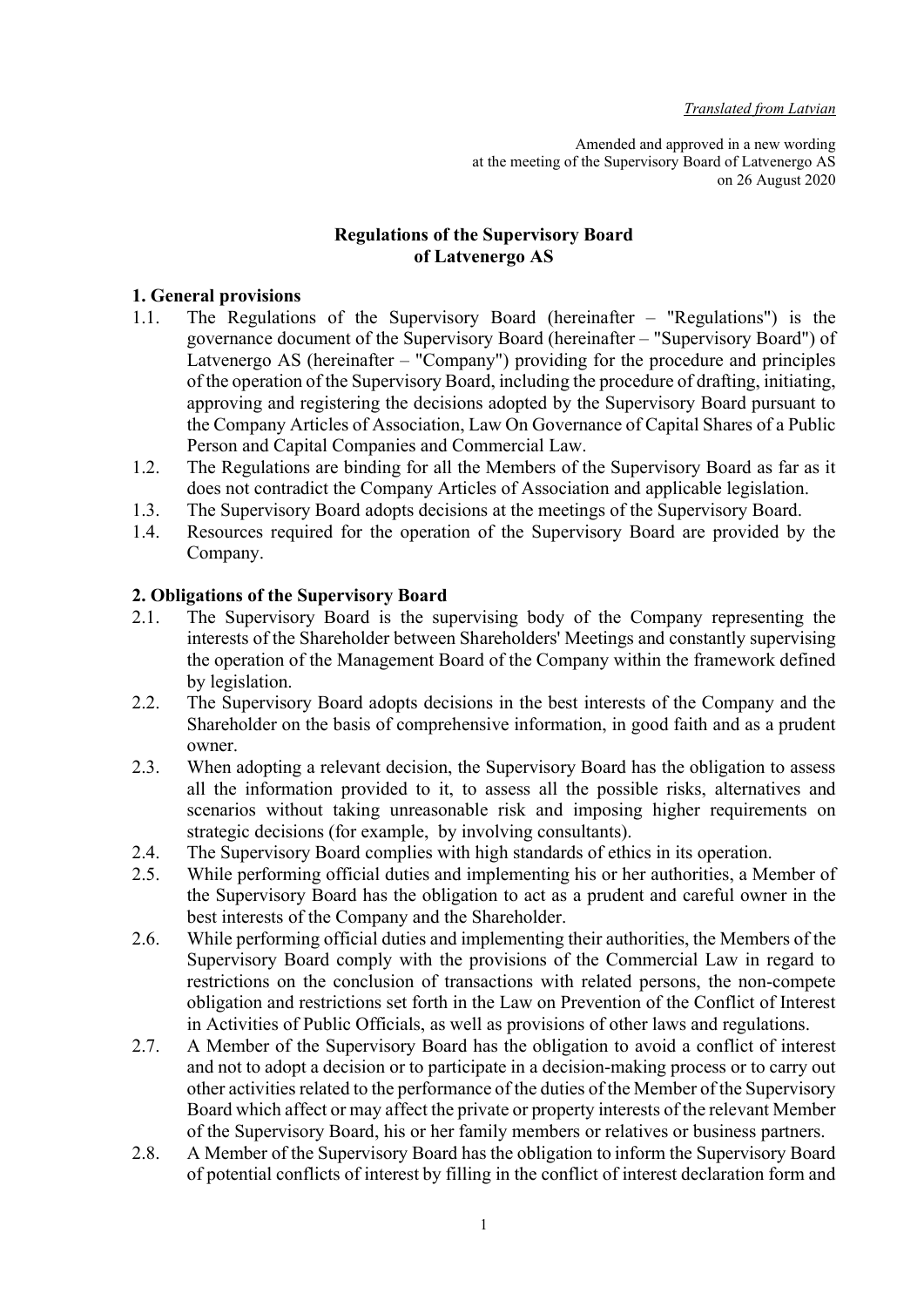submitting it to the Company. The Members of the Supervisory Board ensure transparency of business contacts with third parties and register them in the Register of Contacts.

- 2.9. The Supervisory Board gives its consent to the conclusion of a transaction if the Company concludes a transaction with a related person within the meaning of the Commercial Law.
- 2.10. The Members of the Supervisory Board have the obligation to refrain from activities that could create competition for the Company's commercial activities.
- 2.11. A Member of the Supervisory Board has the obligation to resign from his or her duties if it is not possible to fulfil the loyalty obligation to the Company.
- 2.12. The Supervisory Board approves the medium-term operational strategy of the Company, the Latvenergo Group's Corporate Governance Policy, the Latvenergo Group's Risk Management Policy, the Latvenergo Group's Code of Ethics, the Latvenergo Group's Remuneration Policy, the Latvenergo Group's Internal Audit Policy and the internal audit plan for the next year.
- 2.13. The Members of the Supervisory Board shall continuously improve their knowledge and skills in the field of corporate governance, finance management and the core business areas of the Company, as well as in any other matters related to the fulfilment of the duties of the Members of the Supervisory Board.
- 2.14. The Supervisory Board monitors the functioning of the internal control, risk management and internal audit system, and provides, on an annual basis, an assessment of the operation of the Audit Committee of the Company to the Shareholders' Meeting of the Company. The Supervisory Board includes this assessment in its report to the Shareholders' Meeting of the Company regarding the prepared annual report.
- 2.15. The Supervisory Board has the obligation to examine the reports of the Audit Committee of the Company, including the reports on:
	- 2.15.1. monitoring the process of the preparation of the annual report and consolidated annual report of the Company, and the proposals to ensure the reliability and objectivity of the annual report and consolidated annual report,
	- 2.15.2. the conclusions drawn by the sworn auditor from the audit (review) of the annual report and consolidated annual report of the Company and the opinion of the Audit Committee on how this audit (review) has contributed to the reliability and objectivity of the annual report and consolidated annual report prepared by the Company as well as the role of the Audit Committee in this process,
	- 2.15.3. the annual report on the operation of the Audit Committee and the fulfilment of the tasks assigned to the Audit Committee,
	- 2.15.4. deficiencies and irregularities (if any) identified in the process of the preparation and audit (review) of the annual report and consolidated annual report of the Company as well as in the efficiency of the internal control, risk management and internal audit system in connection with the quality assurance of these reports,
	- 2.15.5. the efficiency of the functioning of the Company's internal control, risk management and internal audit system.
- 2.16. The Supervisory Board has the obligation to examine the Company's risk management and internal audit reports and report on the compliance efficiency once a year.
- 2.17. The Supervisory Board has the obligation to delegate/recommend to the Shareholder at least one Member of the Supervisory Board to work in the Audit Committee.
- 2.18. The Supervisory Board elects and dismisses the Members of the Company's Management Board, determines their remuneration and monitors the compliance of the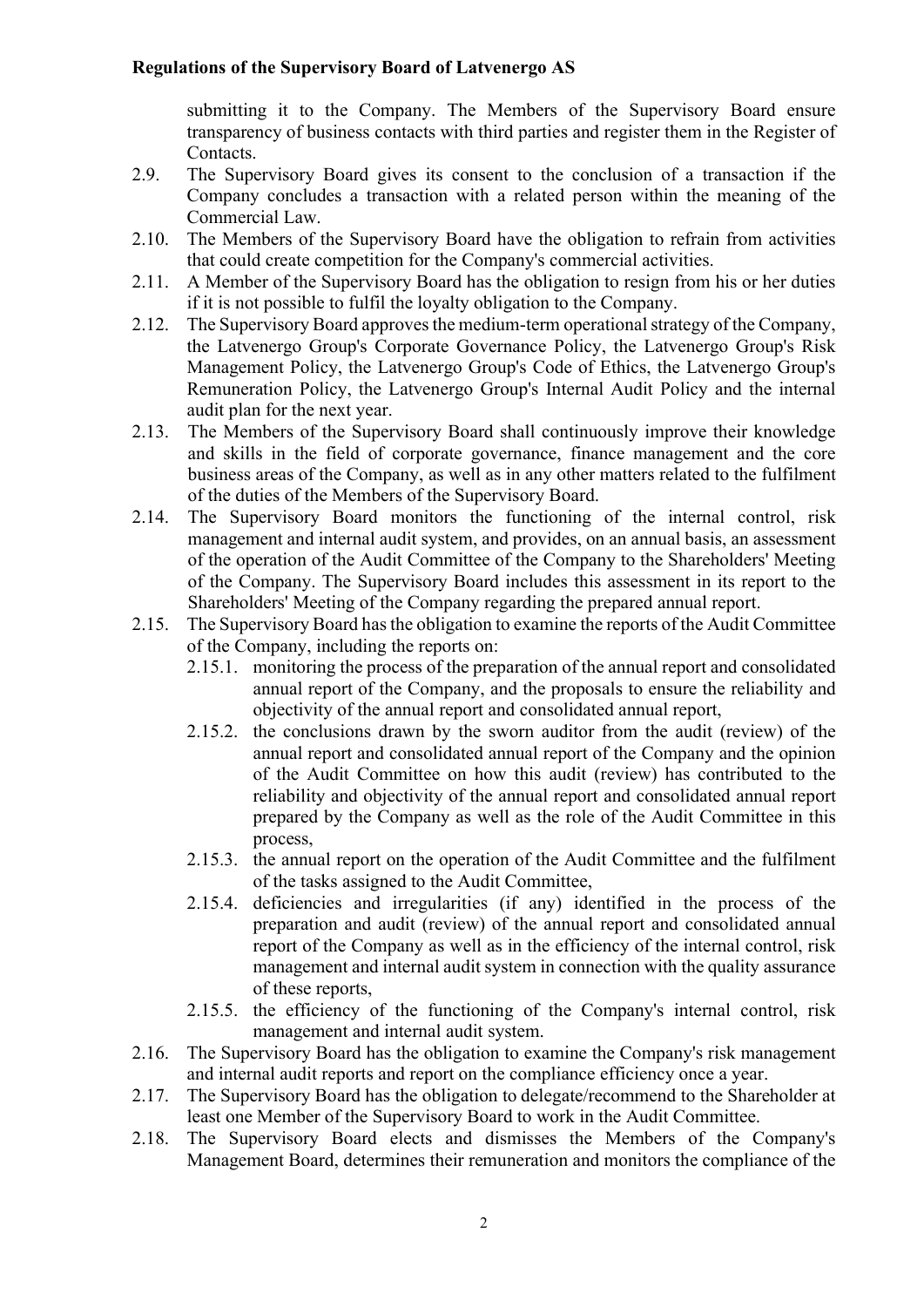Company's operations with the laws, the Articles of Association and the decisions of the Shareholders' Meeting.

2.19. The Supervisory Board has the obligation to provide information to the Shareholder on significant issues related to the Company's commercial activities (for example, if the financial situation deteriorates).

# 3. Rights of the Supervisory Board

- 3.1. The Supervisory Board is entitled to request and obtain relevant, accurate and timely information regarding the operation of the Company and its status and the operation of the Management Board.
- 3.2. The Management Board provides quarterly written reports on its operation to the Supervisory Board reflecting the following in the reports:
	- 3.2.1. results of the Company economic activity by also providing information on fulfilment of the annual budget, including unaudited quarterly financial statements,
	- 3.2.2. major performance indicators of the capital company and progress in the implementation of the action plan,
	- 3.2.3. other important aspects of the Company operation, including about the market development, changes in the market structure and competition.
- 3.3. The Supervisory Board is entitled to request and to receive the following at any time:
	- 3.3.1. the Management Board report on the company status and to familiarise itself with all the operations of the Management Board,
	- 3.3.2. audited annual financial statements as soon as they have been prepared,
	- 3.3.3. the annual draft budget minimum 60 (sixty) days prior to the beginning of the fiscal year, except if the Company has not been able to prepare any of the above documents within the provided term and has issued a timely notification thereof by specifying reasons behind this delay and the envisaged term of submission of documents, as well as the work plan until the beginning of the fiscal year,
	- 3.3.4. access to regular (daily or real-time) information regarding the most important business parameters, to the Company Intranet and other internal communication tools,
	- 3.3.5. other information reasonably requested by the Supervisory Board and at the disposal of the Management Board or prepared specifically for the Supervisory Board. Information is provided in a form allowing attaining the objectives set in the information request,
	- 3.3.6. access to the national and international business information resources at the disposal of the Management Board or necessary for the operation of the Supervisory Board.
- 3.4. The Supervisory Board is entitled to assign any of the Supervisory Board Members for performing the inspection or to involve an expert for clarification of particular matters.
- 3.5. The Supervisory Board is entitled to request the Management Board to convene the Shareholders' Meeting. If the Management Board has not convened the Shareholders' Meeting upon the request by the Supervisory Board within the term defined by legislation, the Supervisory Board is entitled to convene the Shareholders' Meeting.
- 3.6. The Supervisory Board is not entitled to decide on the matters within the competence of the Management Board, however the Management Board needs the consent by the Supervisory Board in deciding the following matters:
	- 3.6.1. opening or closing of branches and representative offices,
	- 3.6.2. issuing of such loans, which are not related to the regular commercial activity of the Company,
	- 3.6.3. issue of credits to employees of the Company,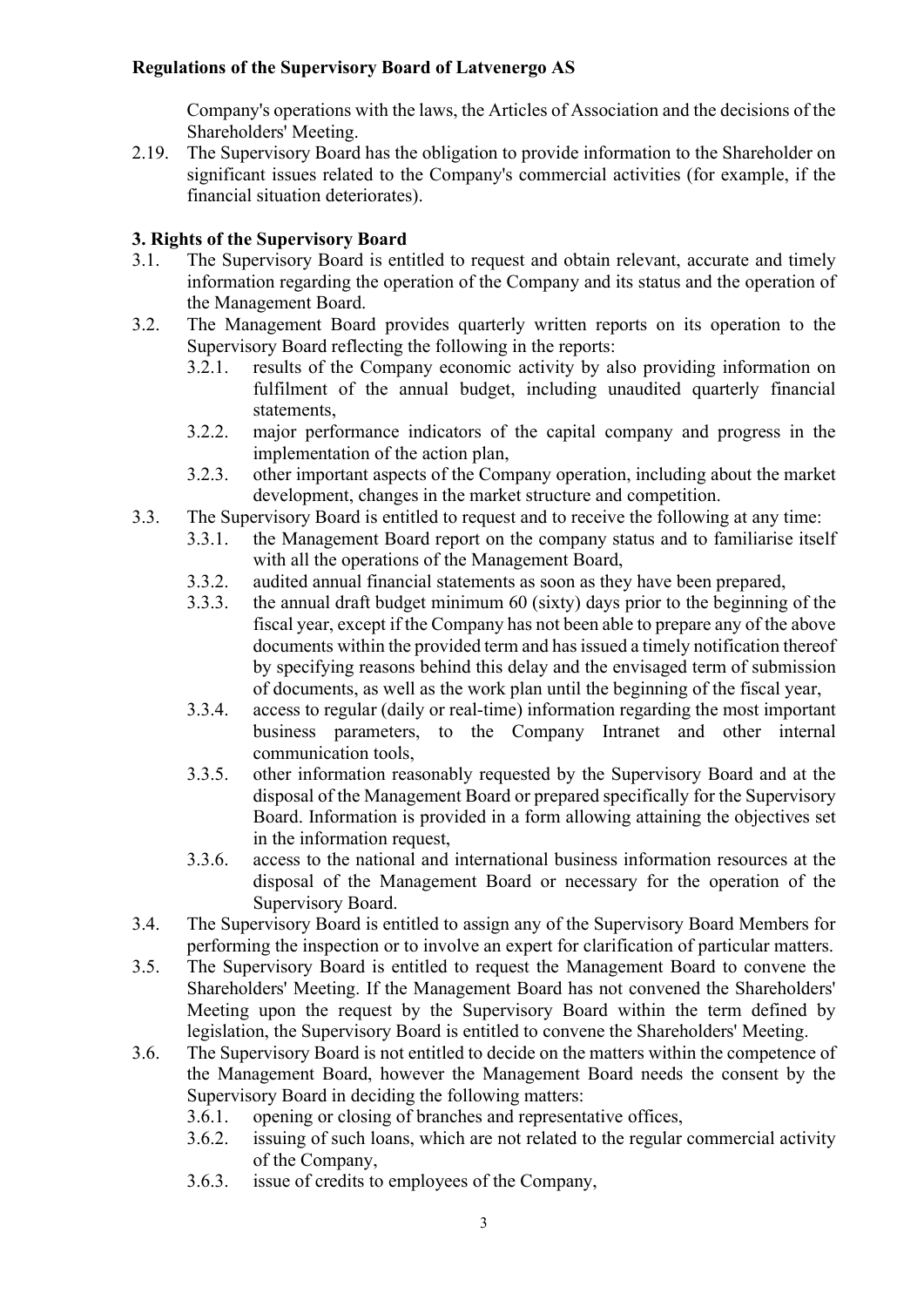- 3.6.4. determining of the general principles of commercial activity,
- 3.6.5. any transaction which has a major impact (minimum of 15 per cent and not envisaged by the medium-term operational strategy) on the amount of the assets defined by the medium-term operational strategy of the Company,
- 3.6.6. conclusion of transactions between the Company and a Member of the Management Board or the Auditor,
- 3.6.7. for transactions resulting in spending the monetary funds of the Company exceeding the amount of EUR 2,500,000 (two million five hundred thousand euro) excluding the Value Added Tax, except transactions regarding the following:
	- 3.6.7.1. the assets necessary for operation, maintenance or development of the electricity transmission or distribution system,
	- 3.6.7.2. the services of the energy transmission system, distribution system or storage,
	- 3.6.7.3. construction of energy transmission or distribution connection,
	- 3.6.7.4. energy purchase and the financial services related to purchase and sale of energy (derivative energy financial instruments), as well receipt of regulated utilities and procurement of fuel,
	- 3.6.7.5. purchase of financial instruments,
	- 3.6.7.6. purchase of the European Emission Allowances (EUA) and Certified Emission Reductions (CER),
	- 3.6.7.7. construction works, supplies or services if the goal of the transaction is sale or lease of the contract subject to third parties,
- 3.6.8. lending transactions, except when this transaction is concluded with a merchant whose all shares of stock or voting shares are held by the Company,
- 3.6.9. borrowing transactions for an amount exceeding EUR 25,000,000 (twenty-five million euro),
- 3.6.10. for concluding a transaction which is not concluded within the regular business activities of the Company and the amount of which exceeds EUR 2,500,000 (two million five hundred thousand euro).

# 4. Composition of the Supervisory Board, functions of the Chairman of the Supervisory Board and the Deputy Chairman of the Supervisory Board

- 4.1. Supervisory Board is composed of five Members of the Supervisory Board.
- 4.2. The Members of the Supervisory Board elect the Chairman of the Supervisory Board and the Deputy Chairman of the Supervisory Board from among themselves.
- 4.3. The Chairman of the Supervisory Board manages the operation of the Supervisory Board in compliance with the legislation of Latvia, the Company Articles of Association, the present Regulations and other binding documents.
- 4.4. The Deputy Chairman of the Supervisory Board chairs meetings of the Supervisory Board in case of absence of the Chairman of the Supervisory Board.

# 5. Secretary of the Supervisory Board and the Secretariat

- 5.1. The function of the Secretariat of the Supervisory Board (hereinafter "Secretariat") is performed by the Office of the Management Board of the Company which organises and is responsible for performance of all the obligations of the Secretariat stipulated by the present Regulations.
- 5.2. The Secretariat ensures availability of accurate, relevant and timely information to the Supervisory Board.
- 5.3. The Secretariat is responsible for the following: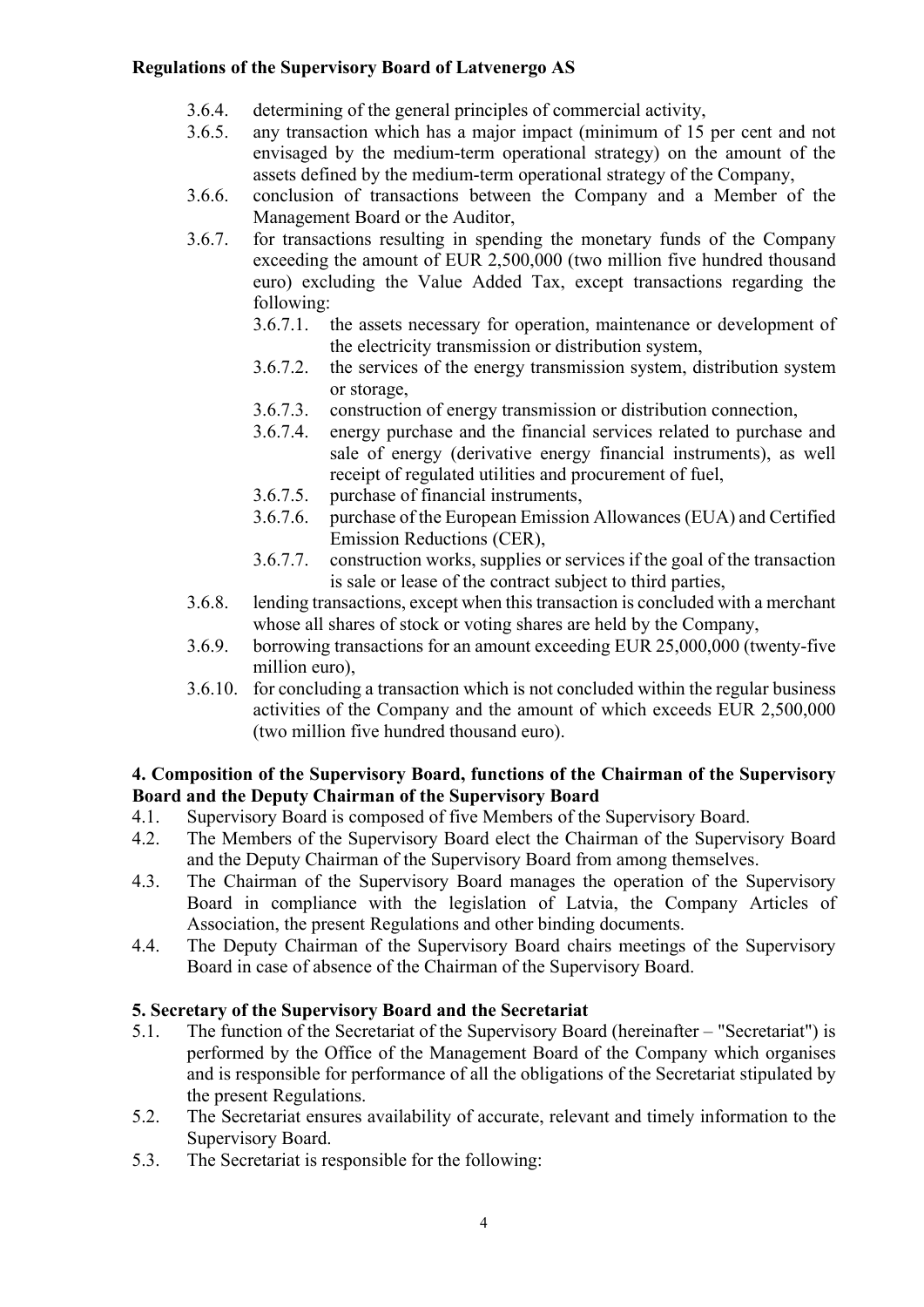- 5.3.1. preparation of the agenda of meetings of the Supervisory Board and securing the approval thereof by the Chairman of the Supervisory Board,
- 5.3.2. forwarding the agenda approved by the Chairman of the Supervisory Board to the Members of the Supervisory Board within the set terms,
- 5.3.3. supervision of preparation, collection and forwarding of the documents and materials required for review at a meeting of the Supervisory Board to the Members of the Supervisory Board,
- 5.3.4. preparation and registration of the Minutes of the Supervisory Board Meetings and the decisions contained therein. Minutes of Meetings of the Supervisory Board are numbered per chronological sequence anew every calendar year. Decisions may, if necessary, be prepared as separate decisions,
- 5.3.5. attestation of copies and/or extracts of Minutes of the Supervisory Board and issue (sending) thereof to the addressee. Sending of copies and/or extracts of confidential Minutes of the Supervisory Board is done pursuant to the Regulations on protection of Latvenergo AS information,
- 5.3.6. maintaining the register of tasks of the Supervisory Board and control of fulfilment of the tasks,
- 5.3.7. provision of any other required support to the Members of the Supervisory Board
- 5.3.8. maintaining the Register of Contacts.
- 5.4. The Minutes of Meetings of the Supervisory Board are recorded by the Secretary of the Supervisory Board (hereinafter - "Secretary") provided by the Secretariat.
- 5.5. In case of necessity the Secretariat provides translations of documents in English and/ or participation of an interpreter at meetings of the Supervisory Board.
- 5.6. The Secretariat ensures storage of the original Minutes of Meetings of the Supervisory Board and materials of preparation of meetings of the Supervisory Board until their delivery to the archive in compliance with the procedure defined by the legislation.
- 5.7. The Secretariat ensures submission of the documents and draft decisions defined by Paragraph 6.2.4 of the Regulations to the Supervisory Board by placing the above documents and draft decisions into the database which is accessible to the Members of the Supervisory Board and which is maintained and serviced by the Company. All the information, except confidential information, related to the meeting of the Supervisory Board (draft decisions of the Supervisory Board, additional information prepared for the meeting of the Supervisory Board, reports and documents), as well as decisions adopted by the Supervisory Board and Minutes are maintained in the database.

# 6. Meetings of the Supervisory Board

- 6.1. Regularity of meetings of the Supervisory Board
	- 6.1.1. Meetings of the Supervisory Board take place according to the necessity, however, minimum once a quarter.
	- 6.1.2. The Supervisory Board approves on annual basis the schedule of meetings of the Supervisory Board for the current calendar year with the items to be discussed at each scheduled Supervisory Board meeting.
- 6.2. Convening a meeting of the Supervisory Board
	- 6.2.1. Regular meeting of the Supervisory Board take place in compliance with the decision of the Supervisory Board regarding dates of meetings of the Supervisory Board for the current calendar year.
	- 6.2.2. Extraordinary meetings of the Supervisory Board are convened by the Chairman of the Supervisory Board upon a proposal by a Member of the Supervisory Board or the Management Board.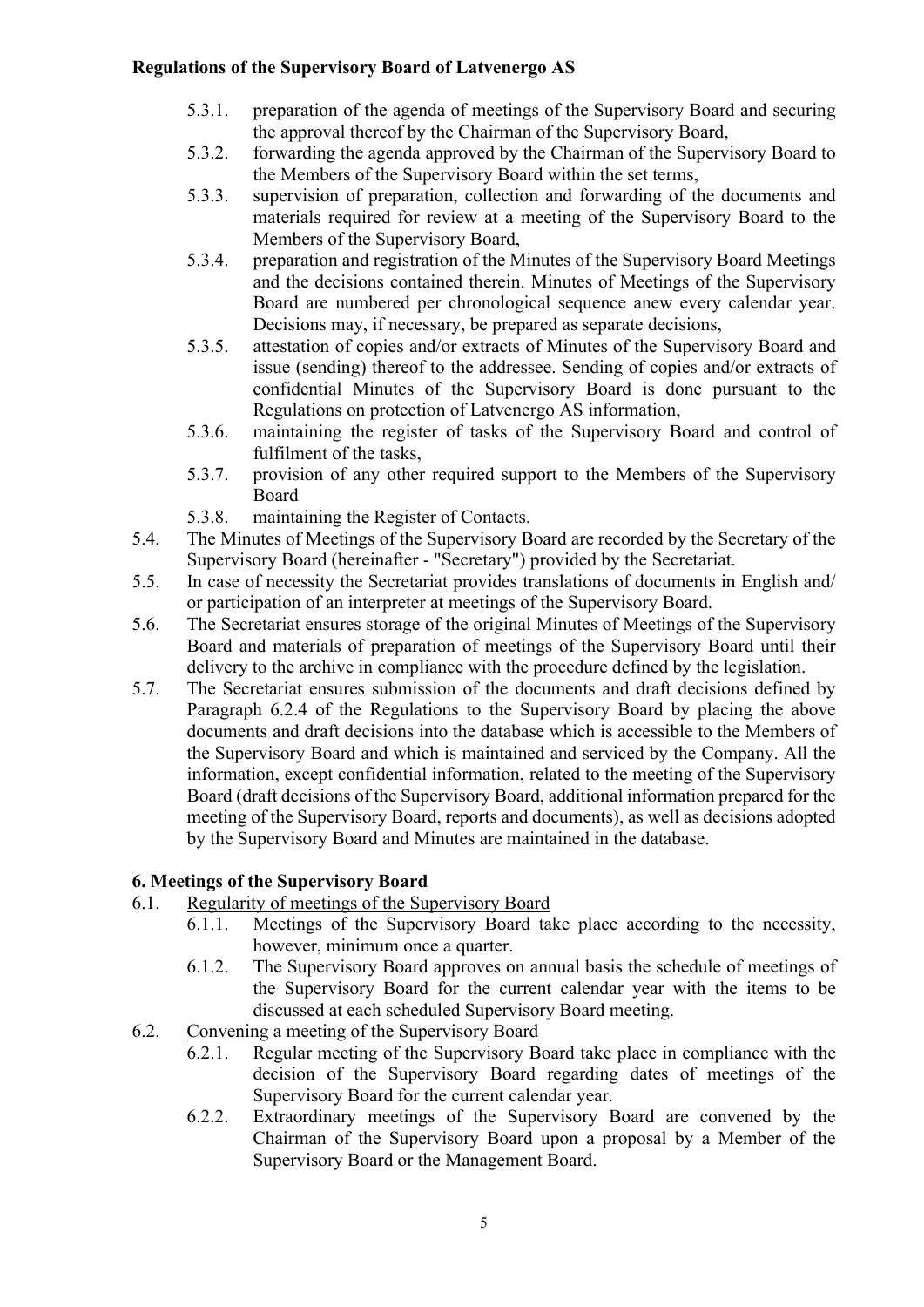- 6.2.3. Latest 5 (five) days prior to a regular or an extraordinary meeting of the Supervisory Board the Secretariat sends a notification to all the Members of the Supervisory Board and the Management Board by electronic mail stating the following:
	- 6.2.3.1. the date, time and venue of the meeting of the Supervisory Board,
	- 6.2.3.2. the agenda of the meeting of the Supervisory Board by identifying the items for discussion,
	- 6.2.3.3. persons to be invited to the meeting of the Supervisory Board.
- 6.2.4. Proposed draft decisions and documents required for reviewing the items on the agenda or their copies are prepared and provided to all the Members of the Supervisory Board minimum 5 (five) calendar days in advance to the meeting of the Supervisory Board.
- 6.2.5. If the Chairman of the Supervisory Board does not comply with the proposal regarding convening of the meeting of the Supervisory Board within two weeks from the moment of its receipt, the initiator of convening of the meeting is entitled to convene the meeting of the Supervisory Board by himself/ herself by notifying this in compliance with the provisions of Paragraph 6.2.3 of the Regulations and by explaining the details of the situation.
- 6.3. Agenda of the meeting of the Supervisory Board
	- 6.3.1. The agenda of the meeting of the Supervisory Board is prepared based on the items to be discussed that are included in the schedule of meetings of the Supervisory Board referred to in Paragraph 6.1.2 of the Regulations, the decisions adopted at the preceding meeting of the Supervisory Board regarding the items to be reviewed at the next meeting and proposals by the Members of the Supervisory Board or the Management Board.
	- 6.3.2. Proposals and attached draft decisions, documents and materials are submitted to the Secretariat.
	- 6.3.3. The person submitting a proposal is responsible for the correctness and completeness of the facts and data referred to in submitted materials as well as the compliance of the prepared draft decisions with legislation.
	- 6.3.4. The Secretariat prepares a draft agenda of the meeting of the Supervisory Board and submits it for approval to the Chairman of the Supervisory Board. Upon receipt of the approval by the Chairman of the Supervisory Board, the Secretariat sends the agenda approved by the Chairman of the Supervisory Board to all the Members of the Supervisory Board and the Management Board.
	- 6.3.5. The Chairman of the Supervisory Board presents the proposed agenda to the Members of the Supervisory Board. The Supervisory Board approves the agenda of the relevant meeting upon commencing the meeting of the Supervisory Board.
	- 6.3.6. Any Member of the Supervisory Board is entitled to propose an item to be included on the agenda or any other modifications to the agenda until the relevant meeting of the Supervisory Board or in the beginning of the meeting of the Supervisory Board prior to adopting the decisions on approval of the agenda.
	- 6.3.7. If additional items are included on the agenda, explanatory documents and draft decisions are submitted to the Members of the Supervisory Board until approval of the agenda.
	- 6.3.8. As regards the matters to be discussed by the Supervisory Board which are not identified on the agenda in a sufficient detail or the matters which have not been submitted within the provided terms, no decisions are adopted, except if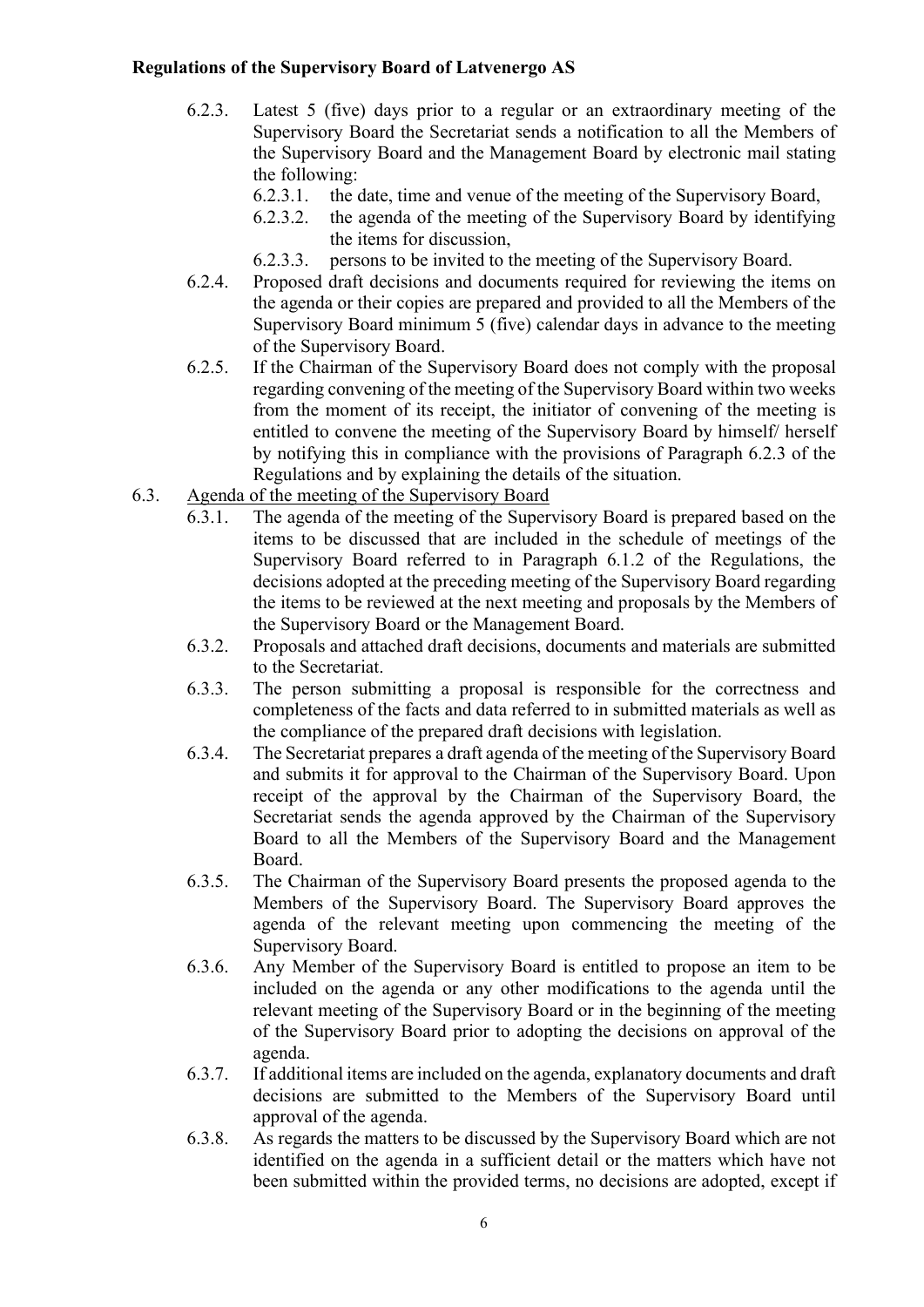the Supervisory Board unanimously agrees on the necessity to resolve or to vote thereof.

- 6.3.9. Members of the Supervisory Board may agree on suspending a meeting of the Supervisory Board or its continuation without convening a new meeting of the Supervisory Board. Such a suspension may not last for more than 10 (ten) business days.
- 6.4. Venue of the meeting of the Supervisory Board
	- 6.4.1. Meetings of the Supervisory Board usually take place at the location of the Management Board of the Company (the registered address of the company), however, upon a proposal by the Chairman of the Supervisory Board or the initiator of convening an extraordinary meeting, meetings of the Supervisory Board may also take place elsewhere.
	- 6.4.2. As far as this is allowed by the provisions of legislation, meetings of the Supervisory Board may take place:
		- 6.4.2.1. by physical presence,
		- 6.4.2.2. by using means of telecommunications, or
		- 6.4.2.3. by means of correspondence (electronic mail).
	- 6.4.3. If meetings of the Supervisory Board are held by using the means of telecommunication, the procedures of convening and holding meetings are applied in compliance with the procedures of convening and holding meetings with physical presence as far as this is possible.
	- 6.4.4. If meetings of the Supervisory Board are held by means of correspondence, documents of the meeting, including proposed draft decisions are submitted to all the Members of the Supervisory Board. The meeting of the Supervisory Board is considered to have taken place if the Members of the Supervisory Board composing the required quorum enabling the Supervisory Board to adopt decisions submit a written opinion regarding proposed decisions within 4 (four) business days following the date of submitting the documents.
	- 6.4.5. In the case provided for by Paragraph 6.4.2.3 of the Regulations, only the information system of the Company may be used for adopting the decisions of the Supervisory Board.
- 6.5. Quorum of the meeting of the Supervisory Board and procedure of adopting decisions
	- 6.5.1. The Supervisory Board may adopt decisions if more than 50% of the Members of the Supervisory Board participate at the meeting of the Supervisory Board, the quorum is established based on the number of the Members of the Supervisory Board stipulated by the Articles of Association.
	- 6.5.2. All the decisions of the Supervisory Board are adopted by simple majority of the votes of the Members of the Supervisory Board present. Each Member of the Supervisory Board has one vote. Voting is open. If votes are split equally the Chairman of the Supervisory Board has the decisive vote.
	- 6.5.3. The Supervisory Board adopts decisions in compliance with legislation, the Articles of Association and decisions of the Shareholders' Meeting.
	- 6.5.4. Members of the Supervisory Board are entitled to attend a part of the meeting of the Supervisory Board and to leave the meeting of the Supervisory Board at any time. Prior to adopting each decision in compliance with the agenda, the Chairman of the Supervisory Board checks if there is the required quorum at the meeting of the Supervisory Board.
	- 6.5.5. A Member of the Supervisory Board who cannot participate at a meeting of the Supervisory Board notifies the Chairman of the Supervisory Board or the Secretariat thereof minimum 1 (one) day prior to the meeting of the Supervisory Board.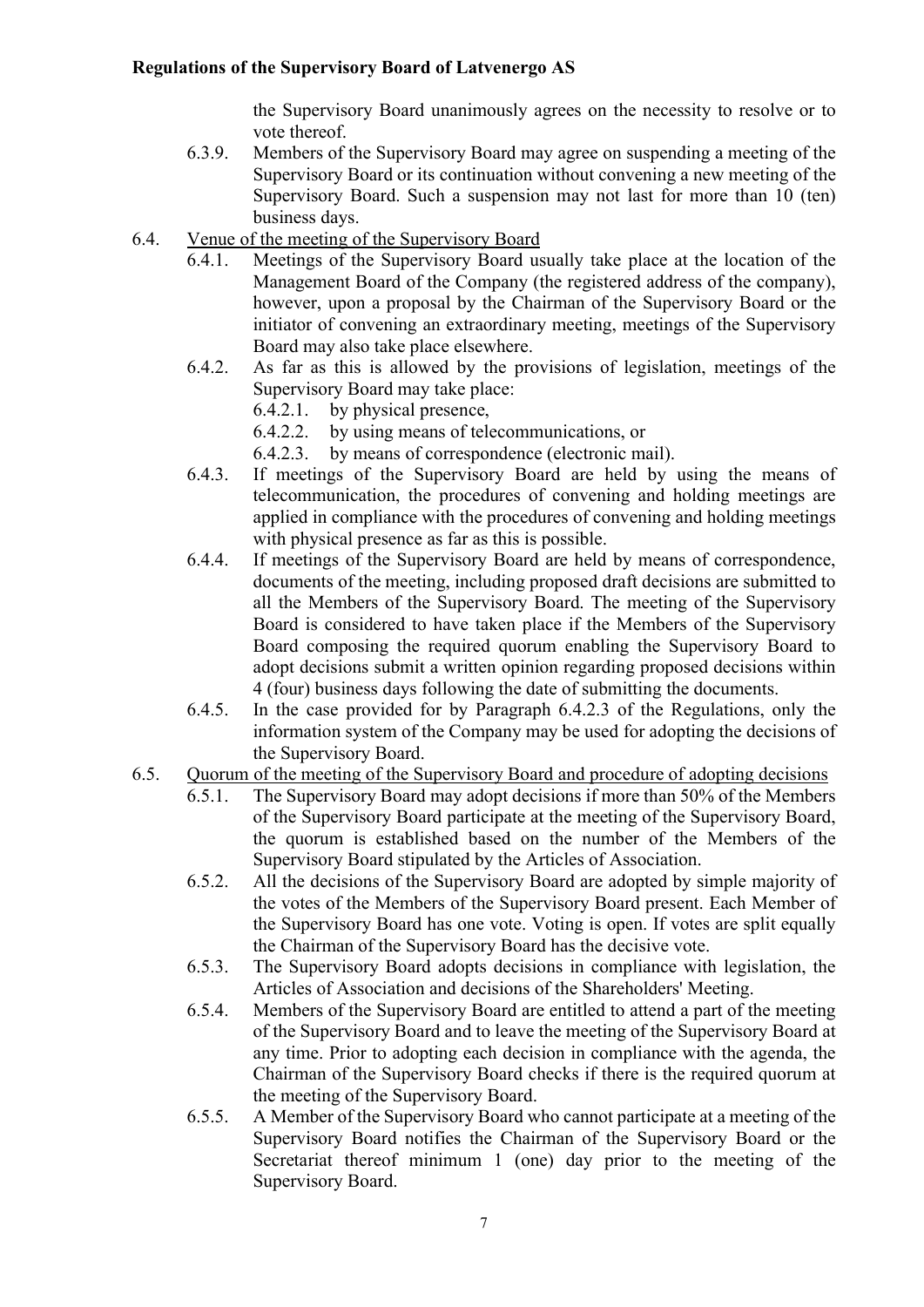- 6.6. Participants of a meeting of the Supervisory Board
	- 6.6.1. Members of the Supervisory Board, the Secretary, Members of the Management Board, the Reporter, if he/ she is not among the above listed persons, and the persons specifically invited by the Supervisory Board participate at meetings of the Supervisory Board.
	- 6.6.2. Persons, who are invited to a meeting of the Supervisory Board regarding a specific item, only participate at the meeting during review of the item regarding which they were invited.
	- 6.6.3. The Supervisory Board is entitled to hold closed meetings of the Supervisory Board.
- 6.7. Minutes of Meeting of the Supervisory Board
	- 6.7.1. The Secretary ensures preparation of the Minutes of Meeting of the Supervisory Board, submission for signing and registration by complying with the following sequence:
		- 6.7.1.1. within 5 (five) business days following the relevant meeting of the Supervisory Board, the Secretary prepares the Minutes of Meeting of the Supervisory Board and electronically forwards it to all the Members of the Supervisory Board and for approval to those Members of the Supervisory Board that attended the respective meeting,
		- 6.7.1.2. Members of the Supervisory Board submit their comments or approval of the received draft Minutes of Meeting to the Secretary within 5 (five) business days following receipt of the Minutes of Meeting,
		- 6.7.1.3. if Members of the Supervisory Board have proposed amendments to the draft Minutes of Meeting, the amended draft Minutes of Meeting are repeatedly electronically sent to Members of the Supervisory Board until approvals by all the Members of the Supervisory Board are received,
		- 6.7.1.4. after Members of the Supervisory Board have electronically approved the Minutes of Meeting, the Secretary ensures that the relevant Minutes of Meeting are signed by the Chairperson of the meeting, the person preparing the Minutes and all the Members of the Supervisory Board who participated in the relevant meeting as soon as possible, however, latest until the next meeting of the Supervisory Board,
		- 6.7.1.5. the Secretary ensures registration of the relevant Minutes and their submission for implementation.
	- 6.7.2. Minutes of Meeting of the Supervisory Board contain the following data:
		- 6.7.2.1. the firm of the Company,
		- 6.7.2.2. the venue, date and time of the meeting of the Supervisory Board;
		- 6.7.2.3. the Members of the Supervisory Board and other persons participating at the meeting,
		- 6.7.2.4. the items of the agenda of the meeting of the Supervisory Board,
		- 6.7.2.5. major discussions and individual opinions of Members of the Supervisory Board or invited participants of the meeting if it is requested to include them,
		- 6.7.2.6. the adopted decision on each item,
		- 6.7.2.7. voting results by indicating the vote "in favour" or "against" of each Member of the Supervisory Board regarding each decision.